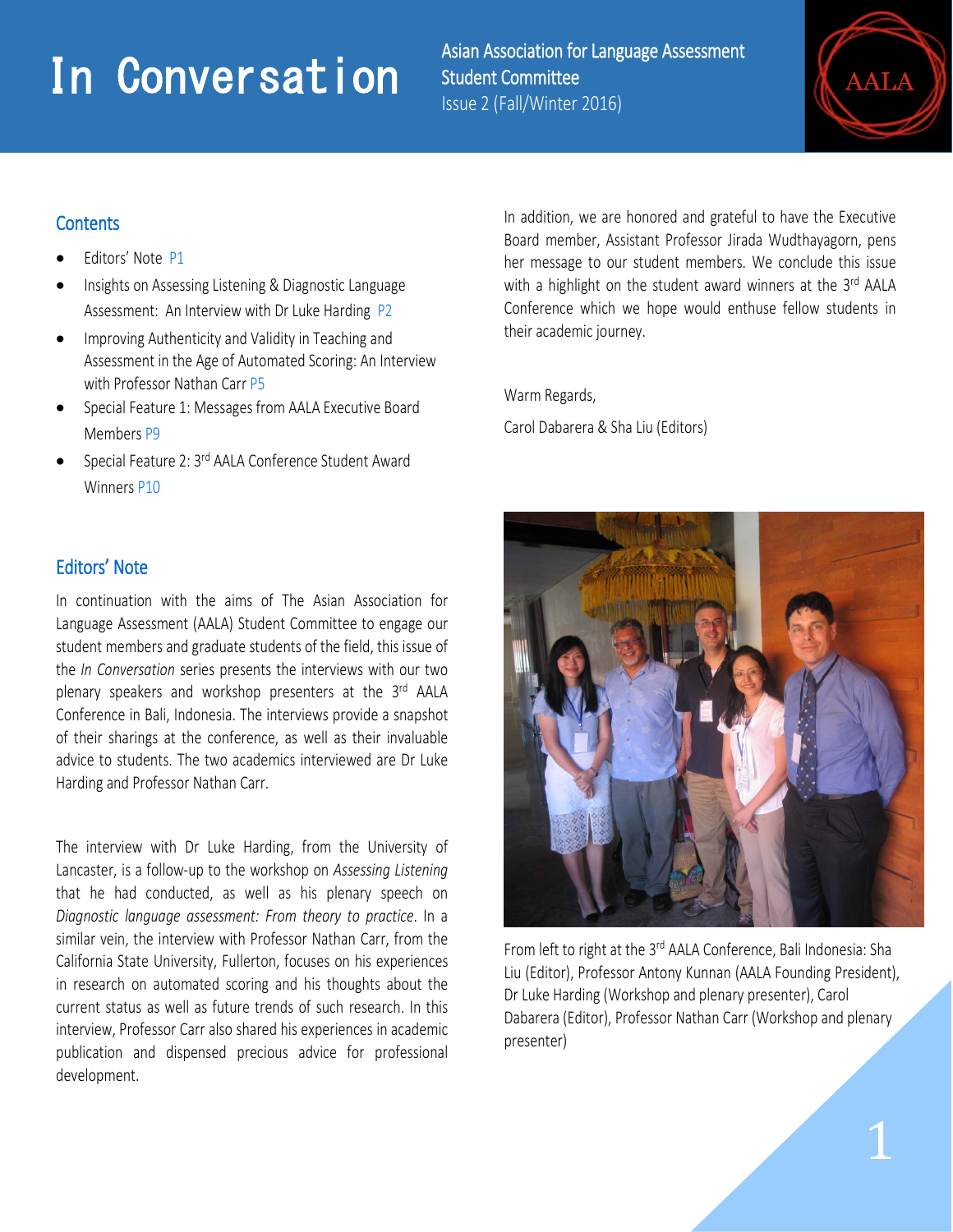# Insights on Assessing Listening & Diagnostic Language Assessment: An Interview with Dr Luke Harding

Interviewed by Carol Dabarera



Much of your research revolves around assessing listening and you have conducted a workshop in this area at the 3rd AALA Conference held in Bali in May 2016. In addition, you have also published papers and gave presentations on communicative language testing and validation. How do you see these themes coming together to respond to the current needs in language testing?

This is an interesting question. Generally, my thinking at the moment is that there is a need in language testing/assessment – particularly communicative language testing – to broaden our constructs by developing a better understanding of the communicative demands of real-world language use. One of the key themes of my research is that communicative language assessment might benefit from a focus on adaptability: assessing what the learner/test-taker is able to do in novel situations. This connects with my research on listening assessment; the use of a wider variety of accents in listening assessment would go some way to tapping into these important competences that language learners need to develop. For example, at the moment I'm working on a study investigating listeners' sources of difficulty and strategy use when completing listening tasks featuring a totally unfamiliar accent. I hypothesise that the accent will pose some challenge to the listeners, but that there will be evidence of strategy use in dealing with the novel accent. This would help to demonstrate that the nature of the listening input might lead to the assessment of a very different type of listening construct.

With diagnostic assessment, the view of broadening the construct will still be relevant but we are also looking at breaking the constructs down to specific elements that would enable us to do this type of fine-grained assessment. One of the things I am interested in, in communicative testing, is the role of variability in speech. When diagnostic testing is brought in, a diagnostic task could be determining how good someone is in adjusting to a new accent. So you can still bring those new understandings of the construct into the diagnostic tests but it would be at a more fine-grained level. So I think there is definitely crossover between the two things – broadening and breaking down of the construct.

"My thinking at the moment is that there is a need in language testing/assessment – particularly communicative language testing – to broaden our constructs by developing a better understanding of the communicative demands of realworld language use."

# I have noticed your recent focus on diagnostic assessment. How did you get interested in and involved with this? And how have you been influenced by the earlier efforts in the language testing community, broader education assessment context, and psychometric community?

Before I moved to Lancaster University I had some experience developing diagnostic listening and reading tests at the Language Testing Research Centre in Melbourne. But it was not until I moved to Lancaster University (in 2010) and started talking about these issues with my colleagues Charles Alderson and Tineke Brunfaut that I became more interested in diagnostic assessment from a research/theory perspective. It was at Lancaster that I learned more about the development of DIALANG (which is still hosted by Lancaster University) and the history of that particular project. I started to read more in this area on topics such as Cognitive Diagnostic Assessment and dynamic assessment, but my influence has primarily been to continue the tradition of DIALANG's mission: to develop diagnostic instruments specifically for diagnostic purposes.

## How do you see the field of language testing progressing in this area of diagnostic assessment in the near future? Which are the aspects that are in urgent need for more research?

In the future, as I've covered in my presentation at the AALA conference, I think there are two important areas for

progress/research. One is the development of more purposebuilt diagnostic tools for teachers (and others) to use in the diagnostic assessment process. The other is to develop a deeper understanding of diagnostic competence among teachers, and to understand how this might best be promoted.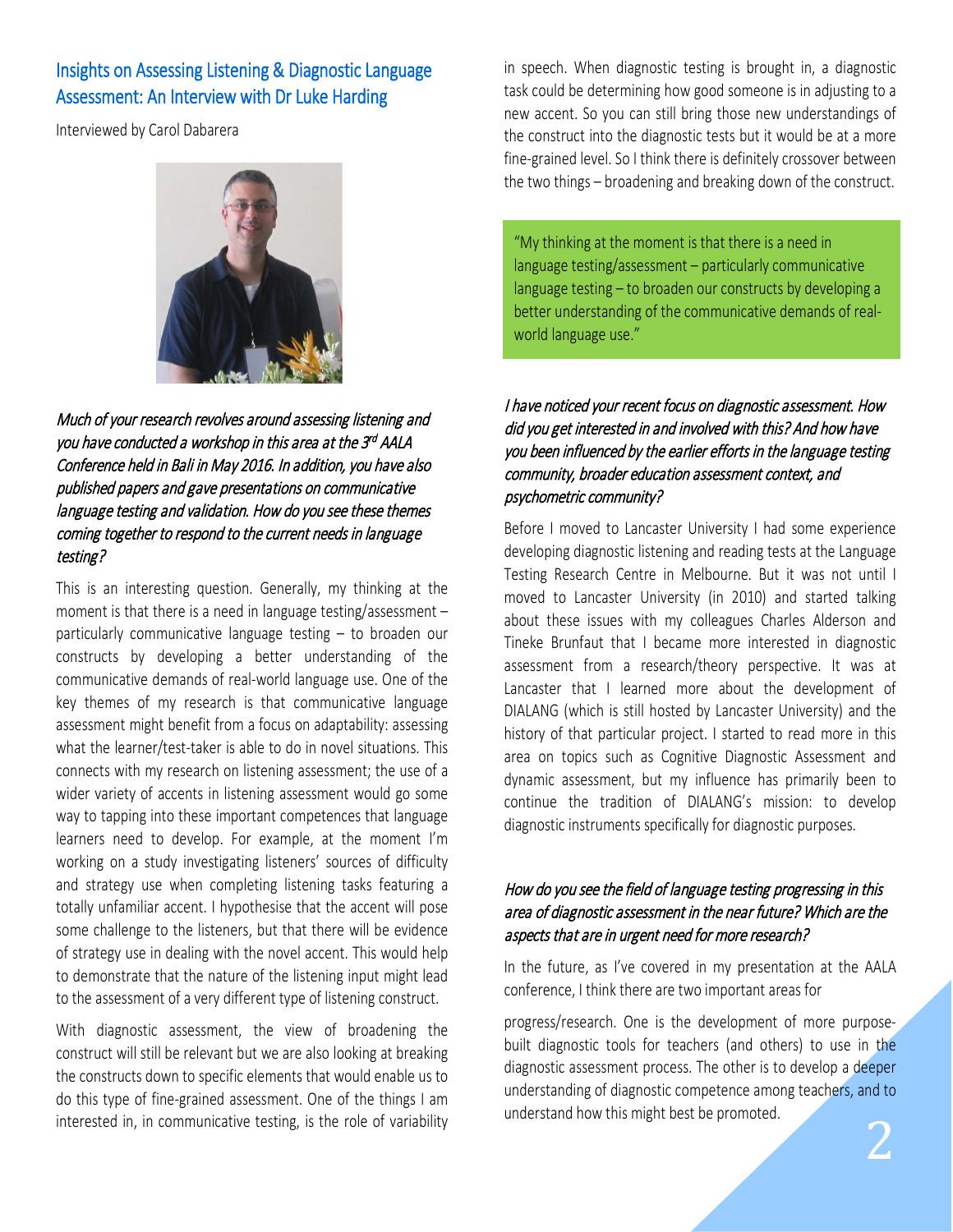You have together with some colleagues proposed a theory of diagnosis in second and foreign language (SFL) assessment in 2014, which you later contextualized in the domains of reading and listening in 2015. Could you share briefly the 5 principles for diagnosis in this framework, and the associated 4-step diagnostic process?

The five principles of diagnostic language assessment are (briefly):

1. It is not the test which diagnoses, it is the user of the test.

2. Instruments themselves should be designed to be userfriendly, targeted, discrete and efficient in order to assist the teacher in making a diagnosis. They should provide rich and detailed feedback. Most importantly, useful testing instruments need to be designed with a specific diagnostic purpose in mind.

3. The diagnostic assessment process should include diverse stakeholder views, including learners' self-assessments.

4. Diagnostic assessment should ideally be embedded within a system that allows for all four diagnostic stages: (1) listening/observation, (2) initial assessment, (3) use of tools, tests, expert help, and (4) decision-making

5. Diagnostic assessment should relate, if at all possible, to some future treatment.

The four-step process, as explained in principle #4, is:

- 1. The listening/observation stage
- 2. The initial assessment stage
- 3.The hypothesis checking stage (which may often involve the use of tools, tests, etc.)
- 4.The decision-making stage (where feedback is provided, and treatment discussed)

## How would you evaluate the perspectives of schools on diagnostic testing in the classroom and their current state of readiness to implement it?

I recognise that the diagnostic procedure – as described – is an "ideal", and could be difficult to implement in some educational contexts. But a key to making this approach more attractive and manageable is the development of a repository of tasks/tools that teachers can use at Stage 3, and also the increasing development of teachers' diagnostic competence (assuming that teachers will most commonly take on the role of "diagnosticians" in the classroom).

## And how would you envision the applicability of this theory in contexts other than the classroom?

Beyond the classroom, I think the principles and process could be adapted to fit, for example, computer-based diagnostic assessment systems. The important aspects of the theory: that diagnosticians and learners are centrally involved in problem identification, that tools and tasks are purpose-built for diagnostic purposes, and that there is detailed and targeted feedback, could certainly be applied beyond the classroom.

"The important aspects of the theory (of diagnosis in second and foreign language (SFL) assessment) that diagnosticians and learners are centrally involved in problem identification, that tools and tasks are purposebuilt for diagnostic purposes, and that there is detailed and targeted feedback, could certainly be applied beyond the classroom."

You have mentioned in Harding et al. (2015) that insights into the underlying constructs is crucial to the diagnostic process, as well as shared challenges such as the extent of specificity (grain size) in diagnostic testing and the number of test items required for a reliable diagnosis. How would you suggest for these needs to be prioritized and navigated?

With respect to diagnostic constructs, I think that deep knowledge of construct and diagnostic assessment must go hand-in-hand. My own view of the listening construct has been

influenced a lot by the work of John Field who has proposed a processing model for listening comprehension. It seems to me that the processing model fits very neatly into a diagnostic assessment framework as it helps to understand where listening has broken down in the comprehension process. I think the process-based view is certainly applicable to the receptive skills – listening and reading. These skills cannot be observed and hence the process-based view of reading and listening can be useful because it can show us where the comprehension process breaks down.

But I think the challenge, as I've mentioned above, is to ensure that those educators who are doing diagnostic work are working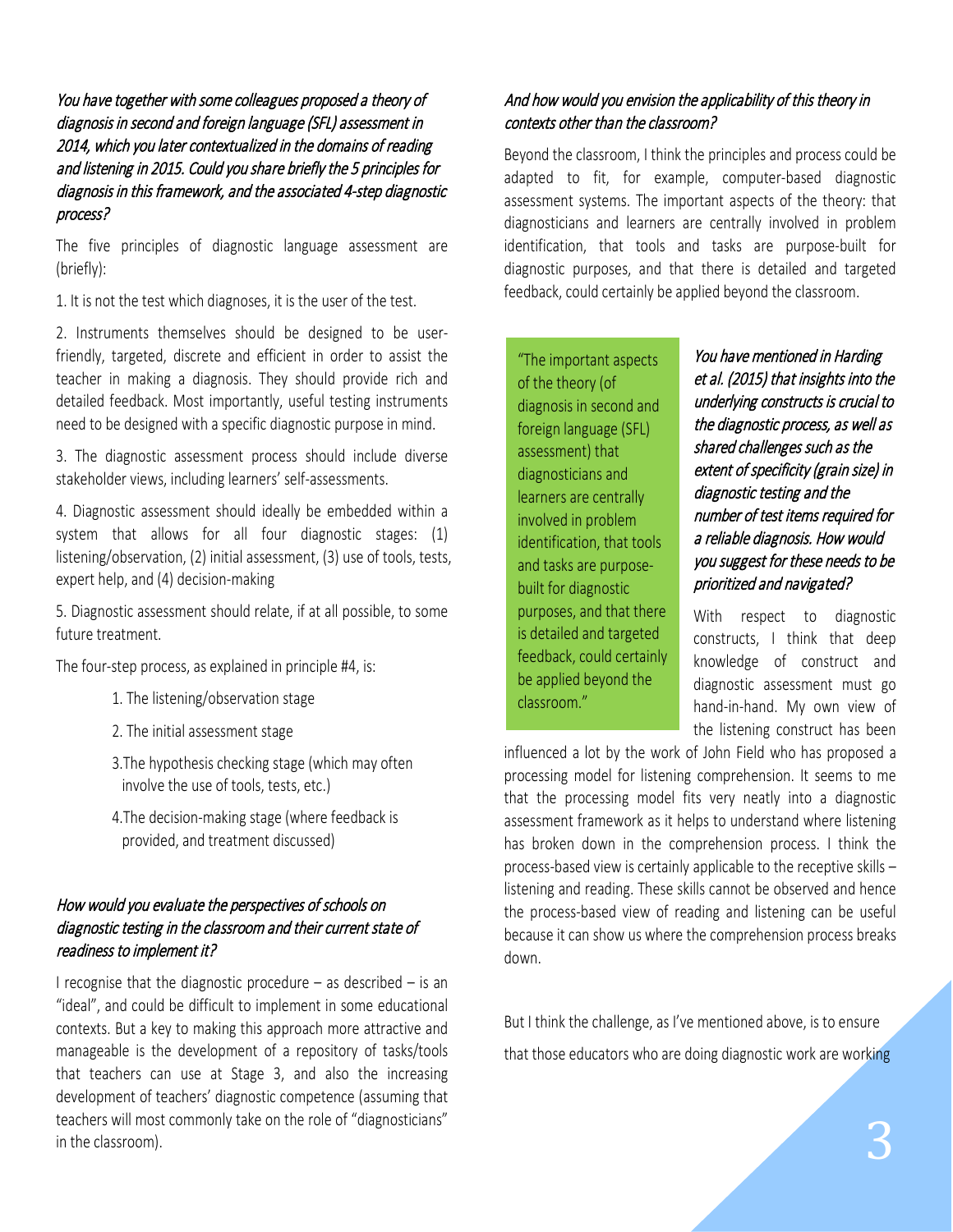with a deep and clear understanding of the construct. Regarding grain size, number of items to form reliable judgements, etc. – these are ongoing questions for diagnostic assessment. To some extent, I think grain size could be determined by what sort of treatment is available. In terms of reliability, I would say that the process we have developed means this is less of a problem as tasks will be discrete, targeting a particular element of the ability, selected based on Stages 1 and 2.

# Following up with your recommendation for a deep and clear understanding of the construct, how do you feel this could be achieved in consideration of the very limited literature on second language (L2) and foreign language (FL) learning as noted by Alderson (2015)? It is understood that much L2 and FL research taps largely on the literature on first language (L1) learning.

We are to some extent, constrained. However, more people are doing second language research now and a lot of that research revolves around the acquisition of grammatical structures, etc. Searching for information on the skills is a bit harder though. I would say that there is still much more information out there on reading than on listening. The situation has improved over the last ten years or so, but we still need to know a lot more, particularly about how listening develops.

I personally think that we need more longitudinal studies. One of the things I was talking about this morning is to look at the longitudinal development of discrete measures. If a recently submitted funding application is successful, I would be working on a longitudinal study of speaking development among international university students with Judit Kormos at Lancaster. It is one thing to know about the construct, and another to know about what you might expect to develop. Central to diagnostic assessment is the knowledge of the problem which has to be situated in the given context (e.g. a developmental path). In the case of the development trajectory, knowing more about the skills and how they develop will be really useful for understanding the assessment of language learning.

## What is your research agenda for the next 5 years?

Good question! There are lots of things I'd like to do. With respect to language testing and assessment, I would like to continue looking at the assessment of English as a Lingua Franca competences, particularly in purpose-built tasks which require communicative problem solving. I would also like to look at how listeners (first and second-language) might be trained to listen to speakers with different accents, and what variables might influence their success in adapting. I have an ongoing interest in the assessment of oral language skills generally, particularly pronunciation/intelligibility assessment, so there is likely to be some further research on that front. I also have some other nonassessment-related projects that I would like to carry-out.

"I would have three pieces of advice for students who wish to work in these areas. One is to engage with fields beyond language testing and assessment. The second piece of advice I would have is to consider diverse methodologies, both quantitative and qualitative. The final piece of advice is to maintain a critical position"

## What advice would you have for students who are interested in pursuing research in the areas that you have explored? (E.g. Listening assessment, diagnostic assessment, communicative language testing, validation, etc.)?

I think there is still a lot of work to be done in all of these areas, and it would be great to see more students addressing these issues. I would have three pieces of advice for students who wish to work in these areas. One is to engage with fields beyond language testing and assessment. For example, in researching listening there is much to gain from psychology, phonetics, sociolinguistics, etc. Similarly, for diagnostic assessment, we learned a lot by talking with diagnosticians in a number of different professional fields. New insights and innovations rely on researchers stepping outside of their field and looking at issues in new ways. The second piece of advice I would have is to consider diverse methodologies, both quantitative and qualitative. The final piece of advice is to maintain a critical position. Increasingly, I'm coming to realise that the key question in assessment is not "how can we make this test better/more reliable/more effective/etc.?" but rather "why does this test exist at all? What purpose does it serve? And whose interests are promoted by its existence?" One of the reasons I find diagnostic language assessment a particularly valuable area of study is that I see it as assessment designed purely in the interests of the learner: to promote learning, and to provide the learner with valuable, useful and accurate feedback. And that makes it a worthwhile topic to explore.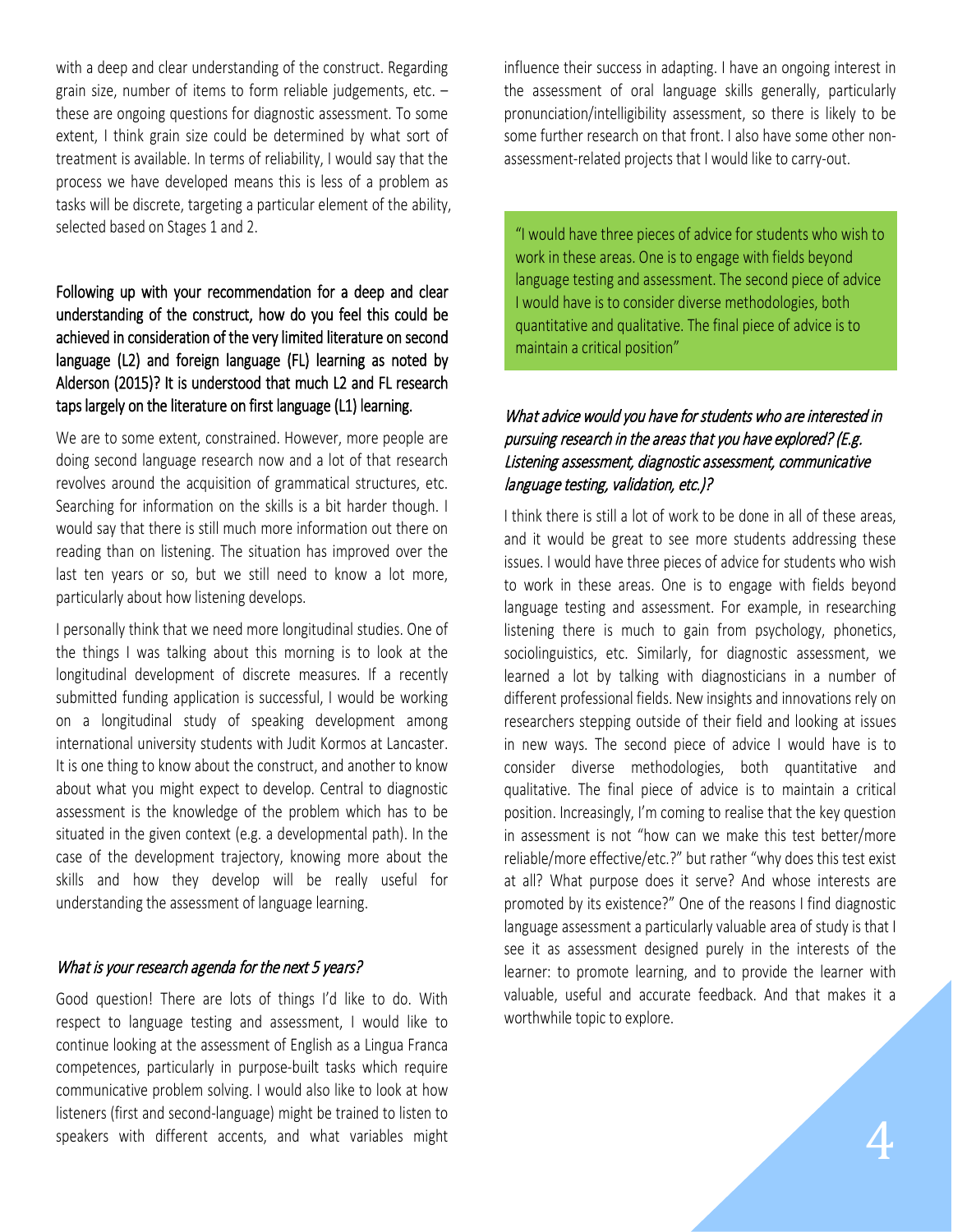# Improving Authenticity and Validity in Teaching and Assessment in the Age of Automated Scoring: An Interview with Professor Nathan Carr

Interviewed by Sha Liu



#### Professional Background:

 You majored in Russian Studies and Russian as an undergraduate student and focused on TESOL when pursuing your Master's degree in University of Oklahoma. For a start, could you share with us how you entered the field of language assessment?

I got my master's degree from Oklahoma City University (OCU). The University of Oklahoma did not offer a master's in TESOL. I had wanted to be in Oklahoma, since I'd just spent three years teaching in Taiwan. I thought about applying to Oklahoma State University, which was the other school in the state with a TESOL program, but decided Oklahoma City would present more options for finding a job teaching ESL while I was in school. OCU also did not require the GRE, and I had problems finding out how to register for the test while in Taiwan. As it turned out, I think I made the right choice.

My first involvement with language assessment came when I was asked to create a placement test for my English program in Taiwan. I did the best I could, but I didn't really know what I was trying to do. A couple of years later, I started helping out with administering and scoring the placement test at the ELS center in Oklahoma City during my master's program. But I had no plans at that time to make that my career focus*.*

#### What made you decide to switch to language assessment?

I was applying to three doctoral programs at three schools, including UCLA. My master's advisor, Dilin Liu (now at the University of Alabama), told me that since UCLA had a language testing track, I should do that if I was admitted there, not SLA. He

said that since I was not afraid of math (and I'd done pretty well on the GRE math section), it would be a good choice, and I could always use that training to produce better instrumentation for SLA research later on if I wanted to. It was great advice, and I've never regretted moving into assessment. Once I started at UCLA, and started taking my first class with Lyle Bachman, I very quickly decided that I'd found my proper place in the larger field of applied linguistics.

#### In your opinion, what is the defining moment in your career?

That's a hard question. Was it finding out about the job opportunity in Taiwan, which got me into TESOL? Was it deciding to do a Ph.D., something I'd never considered before being encouraged to during my master's? Deciding to focus on assessment? It's hard to say.

#### About the research on Automated Essay Scoring:

## Much of your recent research resolves around Automated Essay Scoring (AES). Could you summarize for us how research in this area has matured over the years?

Well, I've written about AES, and I'm certainly interested in it, but it has not really a research focus of mine thus far. I'd say things have come pretty far, but they still have some distance to go, especially in the area of assessing second language writing and diagnosing learner errors. I believe that they do a fairly good job (depending on the scoring engine) of predicting human ratings, but I think they are generally looking at something different from what humans would look at. And the limited research available (including your study!) tends to show that they are not good at accurately diagnosing language errors. My research, though, focuses on automated scoring for limited production tasks, rather than on AES.

The use of AES, especially in high-stakes assessment settings, has met with strong criticisms among composition researchers and teachers (e.g., CCCC position statements). What do you think are the main reasons for such criticism? What are your views on the operationalization of AES as a second rater in large scale highstakes tests such as TOEFL iBT and GRE?

I think some of the objections are philosophical as in the case of the CCCC. Some people really do feel that writing should always be done for an audience that is actually reading, understanding,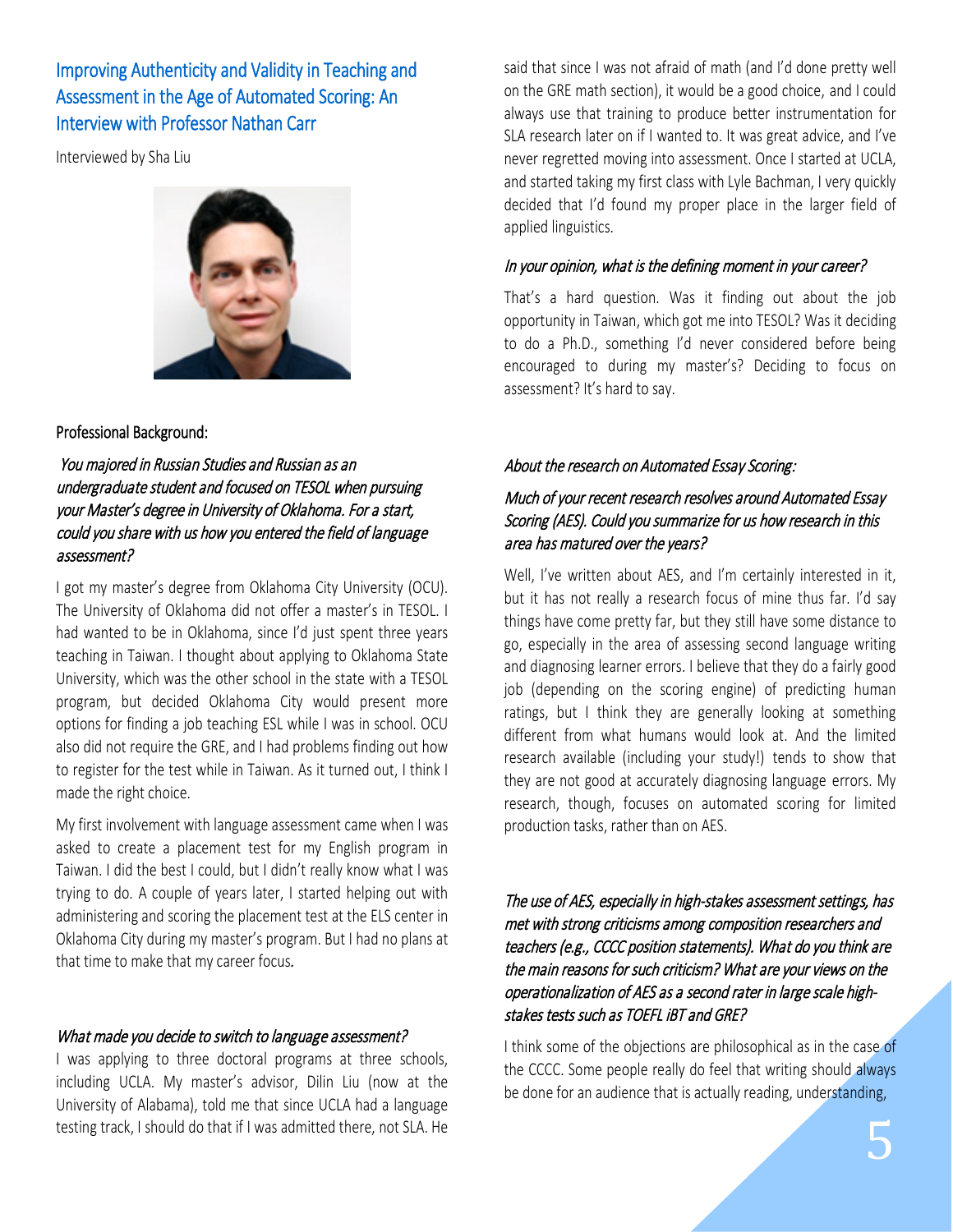and responding to it. I'm not quite in that camp, myself—frankly, I'm not terribly interested in what 500 or 5,000 different strangers have to say about a writing prompt on a test. I don't intend any offense against these hypothetical test takers, and I'm sure most of them are not terribly interested in the topic themselves, either. So for testing and pedagogy, especially testing, I don't find the philosophical argument that compelling.

I think there is also an element of fear of being put out of work

"I think there is also an element of fear of being put out of work by AES systems. As I said earlier and will explain further in a moment, I don't believe they can replace human rating, at least not yet."

by AES systems. As I said earlier and will explain further in a moment, I don't believe they can replace human rating, at least not yet. In a few years, though, who knows. And certainly we can all imagine the temptation to cut costs by using an AES system that is not as accurate as human rating, but is much cheaper to operate and produces results. Those results might suffer from validity and accuracy issues, but any

reasonably cynical person can imagine that not stopping a lot of decisionmakers.

More compelling, though, I believe, is the issue that the main AES engines on the market presently were all created for native speaker writing, rather than non-native language, and they are still not able to diagnose learner errors very accurately. As Hoang and Kunnan (2016) and Liu and Kunnan (2016) have found, there are a lot of both false negatives (where the system misses a language error) and false positives (where it mistakenly counts something as an error) in their output. In my own anecdotal experience in an ESL writing course I recently taught, my campus learning management system has an option to get AWE (automated writing evaluation) feedback on student papers, but after looking at a couple of papers and their diagnostic feedback, I decided not to even bother encouraging students to look at it. This feedback is provided by a big-name commercially available scoring engine, too, I should add.

Another issue is that these systems are not, at present, good at identifying illogical statements or errors of fact. However, this is a less serious problem in my view. To some extent, I think that common problems of content could get caught via the training sample, to the extent that they occur in the training sample and lower scores. If facts and logic are not part of the construct definition, too, then we do not want an AES system to penalize for them, any more than we want human raters to. And frankly,

how many test takers are going to deliberately get facts wrong or spout illogical nonsense on a test?

All that being said, though, I believe that in time, whether it is in 1 year or 20, the language issues will be solved, and we will be able to get reasonably accurate diagnostic feedback from AES and AWE systems. In the meantime, however, I think that a good system is probably good enough to use in conjunction with a human rater, as ETS does on the TOEFL iBT Writing tasks, but I would not be comfortable with using one at present to score a high-stakes writing test without human intervention. I think it might be good for the profession to give consideration now to what an acceptable rate of language misdiagnosis would be for AES and AWE in high-stakes situations. One place we might start is by looking at how accurate human judgements are of language errors, and use that as a target.

# In the last few decades, AES systems have been gradually integrated into second language writing classrooms. How do you understand such instructional application of AES systems? What are your suggestions for the line of research that evaluates the pedagogical effectiveness of such AES systems in EFL/ESL writing instruction?

I think that AES and AWE are probably most useful for second drafts. They could be useful with first drafts if there has been some feedback on content and organization based on prewriting, such as on an outline. In terms of feedback on content and organization, these systems can probably give some useful estimate of quality, and possibly some useful recommendations on revision. In terms of language feedback, though, they can flag things to look at, but the students will then have to give critical consideration to each point, one at a time. It seems about as much use to have them practice editing for specific language points one at a time, such as a pass through the paper looking for fragments and run-ons, then a second run-through for singular/plural, another run-through for verb tenses, etc. And for late drafts, when the focus is shifting to editing for language, rather than content and organization, I think AES/AWE is of much less use, given the current state of the art.

# What do you think of the recent calls for the use of argumentbased validation frameworks to conceptualize AES research?

I think that is probably just as appropriate as it is for any other area of language assessment research. Argument-based frameworks are the dominant validation paradigm in our field,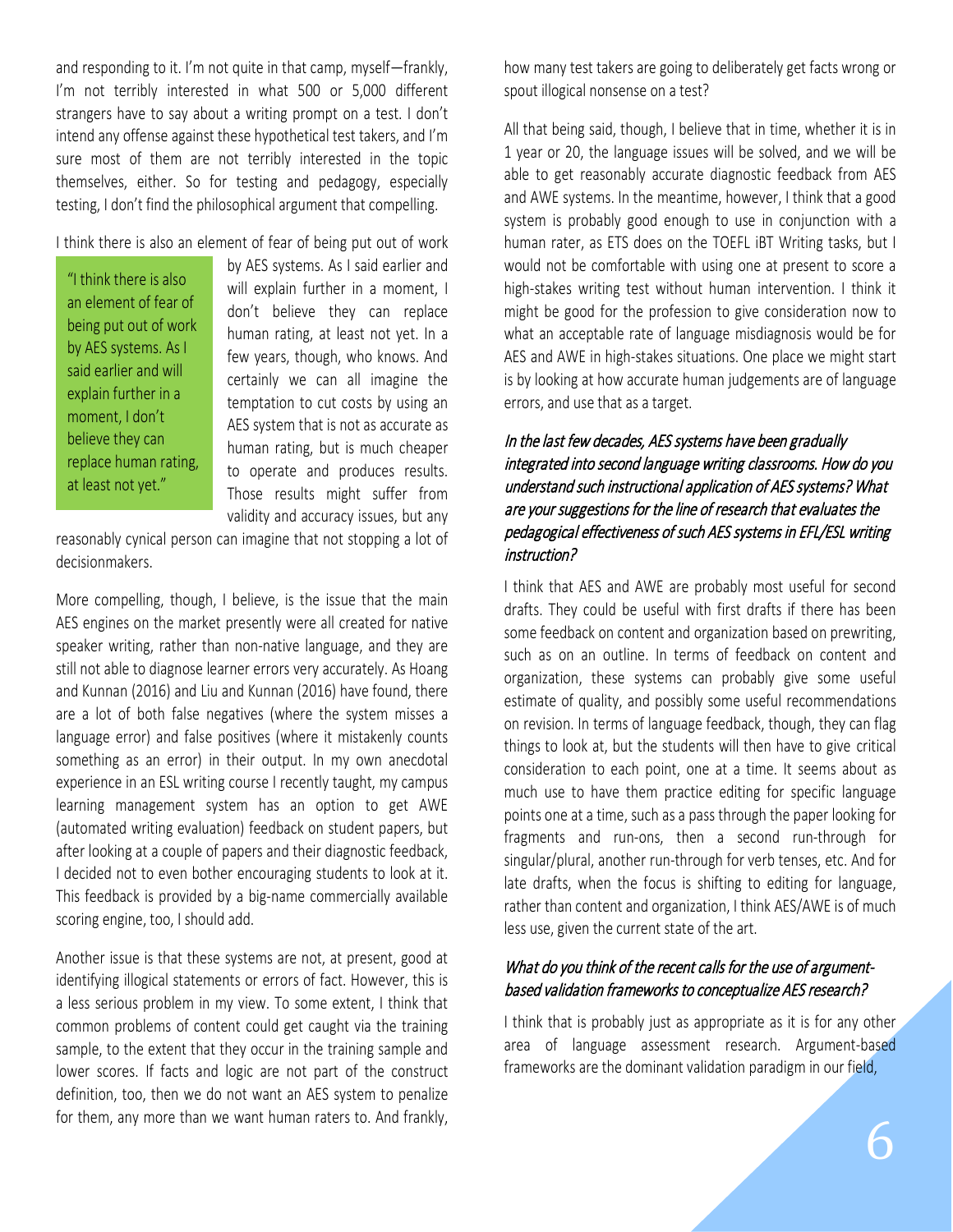and I am not aware of any serious alternatives, really. Cronbach proposed something similar to argument-based validation in 1988—that is the first example I am aware of, although there might have been something else before of which I am unaware and I am not sure how quickly it caught on, but Kane published his article "An Argument-Based Approach to Validity" only four years later, in 1992, making a strong and comprehensive argument (no pun intended) for the approach. In my view, the only question, then, is whether to follow the full assessment use argument model (Bachman, 2005; Bachman & Palmer, 2010) with claims and warrants and rebuttals etc., or to do something similar but with less emphasis on the formal logic and argument structure. I think the answer to that question really depends on the context—if you are talking about a low-stakes small-scale decision, obviously you do not have or need to deploy the same sort of validation resources that you would for a large-scale highstakes context.

"In my view, the only question, then, is whether to follow the full assessment use argument model (Bachman, 2005; Bachman & Palmer, 2010) with claims and warrants and rebuttals etc., or to do something similar but with less emphasis on the formal logic and argument structure. I think the answer to that question really depends on the context—if you are talking about a low-stakes small-scale decision, obviously you do not have or need to deploy the same sort of validation resources that you would for a large-scale highstakes context."

#### What are you currently researching on?

I am working on one or two projects involving automated scoring, and on a large validation project. On the automated scoring, I had been developing something about the generalizability of scoring keys for short-answer CAS, something I mentioned earlier. However, I presented the initial findings at LTRC in 2011, just before my wife got pregnant with our first child. When I had a chance to catch my breath, we'd already had a second, and I'm not sure the data are recent enough to be interesting to a competitive journal. If I can come up with a few more ideas for chapters, I might make that the topic of a book on CAS for shortanswer questions. Alternatively, I might adopt the methodology to a different dataset and move on from there. The other topic I'm pursuing in CAS is the question of how well it can be made to work with short-answer questions that were designed for human

scoring. The particular test I'm working with has answers that are usually one or two sentences long, which makes the keyword/regular expression matching method even more challenging. I co-presented a paper on this with Antony Kunnan at the 2016 AAAL conference, and we are hoping to continue developing the study, for now mostly by trying to tweak the scoring key. Even if the answer proves to be that the keyword matching approach does not work very well with such items, or that it only works with an unreasonable amount of effort, that will be a useful finding.

The other project involves the Vietnam Standardised Test of English Proficiency (VSTEP). The main test assesses test takers in reading, writing, speaking, and listening, and certifies them as being at the B1, B2, or C1 level of proficiency. All test takers are assessed in writing and speaking—they are not optional components—and one of the desired consequences of the test is to promote positive washback in English teaching and learning, getting teachers and learners to focus on learning to communicate in English. I was brought in to do a two-week series of training workshops for English faculty and test developers under the auspices of a U.S. State Department English Language Specialist project in August. This was followed by a series of online consultations for planning and such, and as of this writing, I am in Hanoi again for two weeks to advise on validation research. There is an assessment use argument framework in place now, with various elements prioritized in terms of studies to provide backing for the claims. That framework will guide their validation research agenda for the next few years. At the moment, I am advising in particular on procedures for item and dependability analyses, standard setting, and scaling, as well as on a couple of validation studies that are still in their early phases. They have a very promising team working on all this, and I am excited to be able to help out on such an ambitious project. I think it has the potential to really help push English instruction in a positive direction there, and that should in turn lead to some useful benefits for Vietnam internationally, particularly economically.

#### About scholarly publication:

You started to write for scholarly publications even before you embarked on your PhD study and you have published widely. Could you share with us your publishing experiences? What are the major challenges that you encountered? How did you overcome these challenges?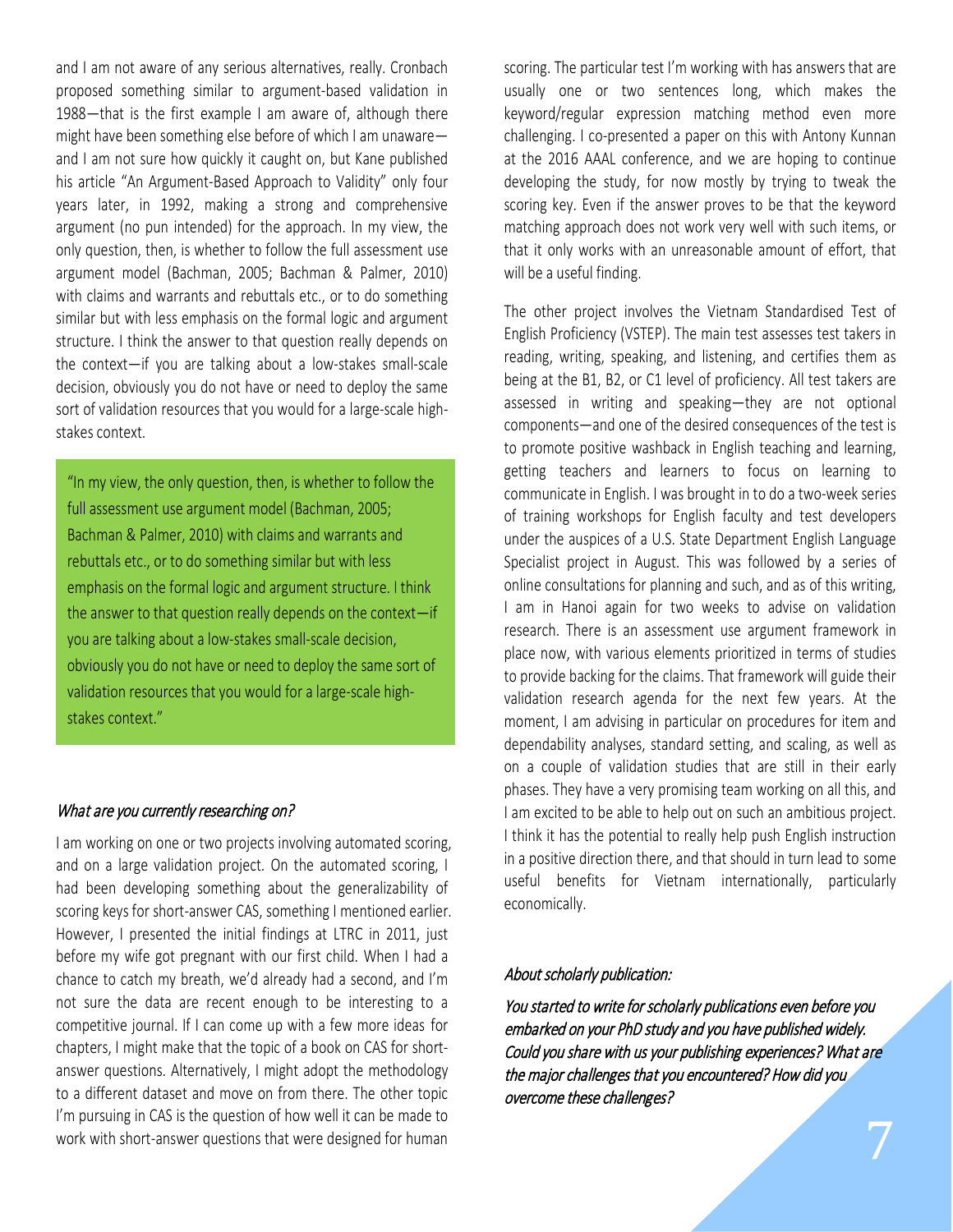Well, before starting my doctorate, I had one accidental publication—I had taken an independent study class as an undergraduate, and my professor, Dragan Milivojevic, liked my paper on Tolstoy as a Daoist sage so well that he decided to include it in a collection he was editing. This happened while I was in Taiwan, though, and back in the days before e-mail, it was extremely easy to lose touch with someone. So, I did not know it was even happening until the book was published! I was dumbfounded to learn my paper was in an actual book—I had thought it was pretty decent, but not that good. Other than that, though, I only had some presentations, not actual publications, until my doctoral studies at UCLA.

I think that in terms of challenges to publication, the greatest one I have faced has been having time to work on research. In the California State University system, the focus is very heavily on teaching, and I normally teach four courses per semester. Also, once you have tenure and even more so once you are promoted to full professor, the pressure to publish decreases and the pressure to serve on or chair committees, including at the college or campus level, increases. That is all work that faculty need to contribute to—really, the work of running the university has to be done, and much of it truly requires faculty involvement—but at the same time, I did not go to graduate school so I could become chair of the departmental personnel committee! So, all the competing demands for time, along with my meager attempts to have a personal life, make it hard to squeeze in time for research. But I keep trying, and my advice would be that students do so too. If you can, schedule one specific day, even one specific morning or afternoon, for working on research projects. I also find that having a looming deadline, like an upcoming conference, helps to concentrate the mind—it is amazing how much you can do when you have to.

"If you can, schedule one specific day, even one specific morning or afternoon, for working on research projects. I also find that having a looming deadline, like an upcoming conference, helps to concentrate the mind—it is amazing how much you can do when you have to."

Beyond all that, though, I think that I should probably mention that it is important to think through the study before you start it. Have clear research questions written, ones that grow out of what has been done before on that topic or on related topics. Make sure you are not doing the 10th version of the same study: That is, make sure you are contributing something new to the field. (That was a criticism of a

conference proposal based on my dissertation—one reviewer said he or she did not see why we needed yet another paper on that topic! So, before submitting that same paper for publication, I revised it to explain more clearly how the results mattered to anyone besides me. It worked.) Choose the research approaches that will answer those questions, and use them appropriately. When you report your results, explain how you evaluated any statistical assumptions, and if you are reporting a quantitative study in a testing journal, remember to include complete descriptive statistics for all the variables included in the analysis. Also, try presenting your results at a major conference, and getting feedback. If experts have tough questions for you, or tell you that you have done something wrong in your analyses or interpretation, don't be offended. Either take their advice and try to incorporate it, or find convincing evidence or arguments for why they are mistaken. Experts can make mistakes, after all, but you should not assume they are wrong just because being right would mean having to redo your analyses!

#### Advice for AALA Student Members:

## What advice would you give to our AALA student members with regards to their professional development?

I would say there are five pieces of advice I would like to give:

(1) Learn as much quantitative methodology as you can. If you cannot evaluate quantitative studies, if you cannot perform item and reliability analyses, you are crippling yourself professionally. Quantitative methods are crucial things to have in your toolbox. Don't be a lumberjack who only knows how to use an axe, but not a saw.

(2) Learn some qualitative methods as well. As someone who prefers quantitative approaches myself, I ask you: If you can only do quantitative research, how do you know what is worth looking at, what constructs you should try to quantify? Also, your interpretations of quantitative results will be much richer with some qualitative findings, some rich description, to help contextualize them and clarify their interpretation. Don't be a lumberjack who only uses saws, not axes.

(3) Get some teaching experience before you graduate, if you possibly can. Most people with doctoral degrees will become professors, and you can lose your job if you do not know how to teach well. University students can be very demanding-ask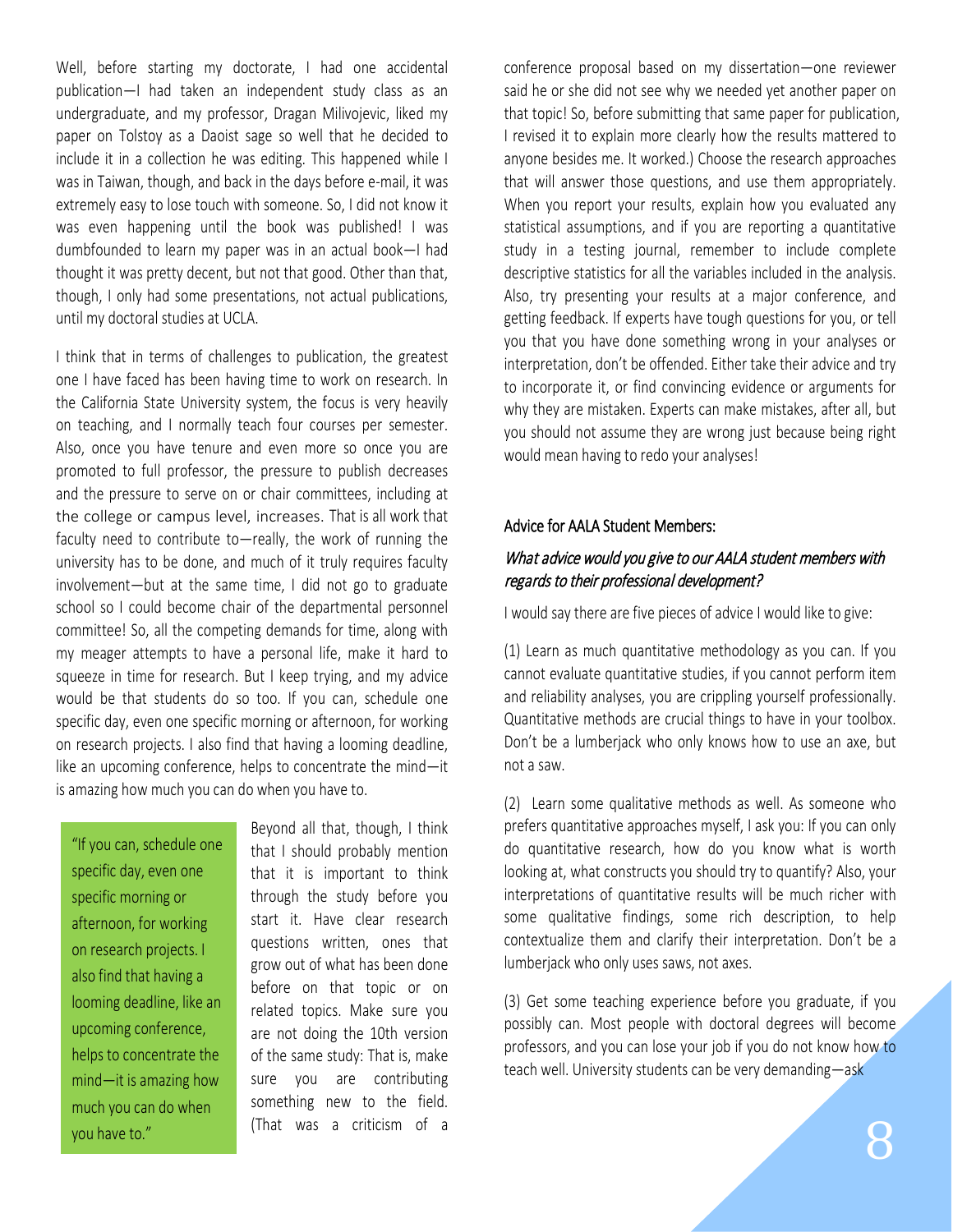yourself what you and your classmates would expect from a professor! If you can hit the ground running as far as teaching goes, that's one less thing for you to worry about.

(4) Learn to work well with others, share the work, and compromise. As a faculty member, you are going to be serving on a lot of committees and sitting in a lot of meetings. Learn to get along and compromise, and to push for what you and your program want, without being abrasive and alienating.

(5) Do not give up. Do. Not. Give. Up. That may be the most important thing to getting through graduate school, getting a job, getting published, and getting tenure. Self-doubt is a normal part of graduate school, and even of being a junior faculty member. During my doctoral program, I was repeatedly convinced that I was academically doomed, but I resolved early on that I was not going to give up, I would keep fighting, and if I failed, at least it would not be because I quit. Later, as a junior faculty member I was frequently discouraged and/or alarmed by obstacles, but I stubbornly put my head down and kept pushing. It worked. Determination is not the only thing you need to be professionally successful, but you definitely need it.

"Do not give up. Do. Not. Give. Up. That may be the most important thing to getting through graduate school, getting a job, getting published, and getting tenure."

# Special Feature 1

## Messages from AALA Executive Board Members

#### Jirada Wudthayagorn

Assistant Professor,

Head, Language Assessment and Evaluation Track, EIL Program

Chulalongkorn University Language Institute, Thailand

Hello AALA student members! I



am Jirada Wudthayagorn. I am very pleased to be part of AALA and honored to share my story in the Special Feature in this Issue.

I have diverse education backgrounds. I earned a bachelor's degree in Education with honors and a master's degree in Educational Research from Chulalongkorn University. Then, I won a Royal Thai Government Scholarship to pursue my Ph.D. in

the US. In 1994, I studied theoretical linguistics at the University of Delaware. Here, I got an M.A. in Linguistics. However, I knew that I could not move forward with Linguistics. It is too theoretical for me. I made a decision to move to Georgetown to study Sociolinguistics. Life was not that smooth. My advisor moved to a new university. Although I got lost here, I managed myself to earn an M.S. in Sociolinguistics at Georgetown University. Then, I transferred my Georgetown credits to the University of Pittsburgh. Here I focused on how American kids learned Japanese in a Foreign Language in Elementary School (FLES) program. This is part of the project funded State Department directed by Professor Richard Donato and Professor G Richard Tucker (Carnegie Mellon University). As a research assistant, I was responsible for assessing kids' attitude and motivation in relation to their achievement. With this hand-on experience, I understood more about assessing language and related variables that contributed to language achievement.

Right after my Ph.D. graduation in 2000, I started my teaching career at Maejo University in Chiang Mai, Thailand. I taught English Foundation courses which seemed not to relevant to my education background. Fortunately, Professor Tucker introduced me to ETS to serve as a committee member of TOEFL Board Grants and Awards (2003-2008). This opportunity has widened my horizon and my network in language assessment.

I moved to Chulalongkorn University in 2012. Here I have two main roles--(1) Lecturer of English at Chulalongkorn University Language Institute and (2) Head of Language Assessment and Evaluation Track of the English as an International Language (EIL) Program, Graduate School. I can say that, in Thailand, Chulalongkorn University is the only place that offers the study of Language Assessment and Evaluation at a graduate level. Here, I have more opportunity to do more research in language assessment. My on-going research is the link between language policy and the university exit exam, and mapping the university test with the CEFR. Our program gained more reputation when we hosted the 2nd AALA conference in Bangkok in 2015.

Language assessment and evaluation in Thailand is continuously growing up. More and more graduate students are interested in this field as they know that working in this area is challenging yet rewarding to the improvement of English education. It is very fortunate that we have the Asian Association of Language Assessment so that all students in this field, especially in Asia, can learn more from each other and help to promote the growth of language assessment. Good Luck with my best wishes  $\odot$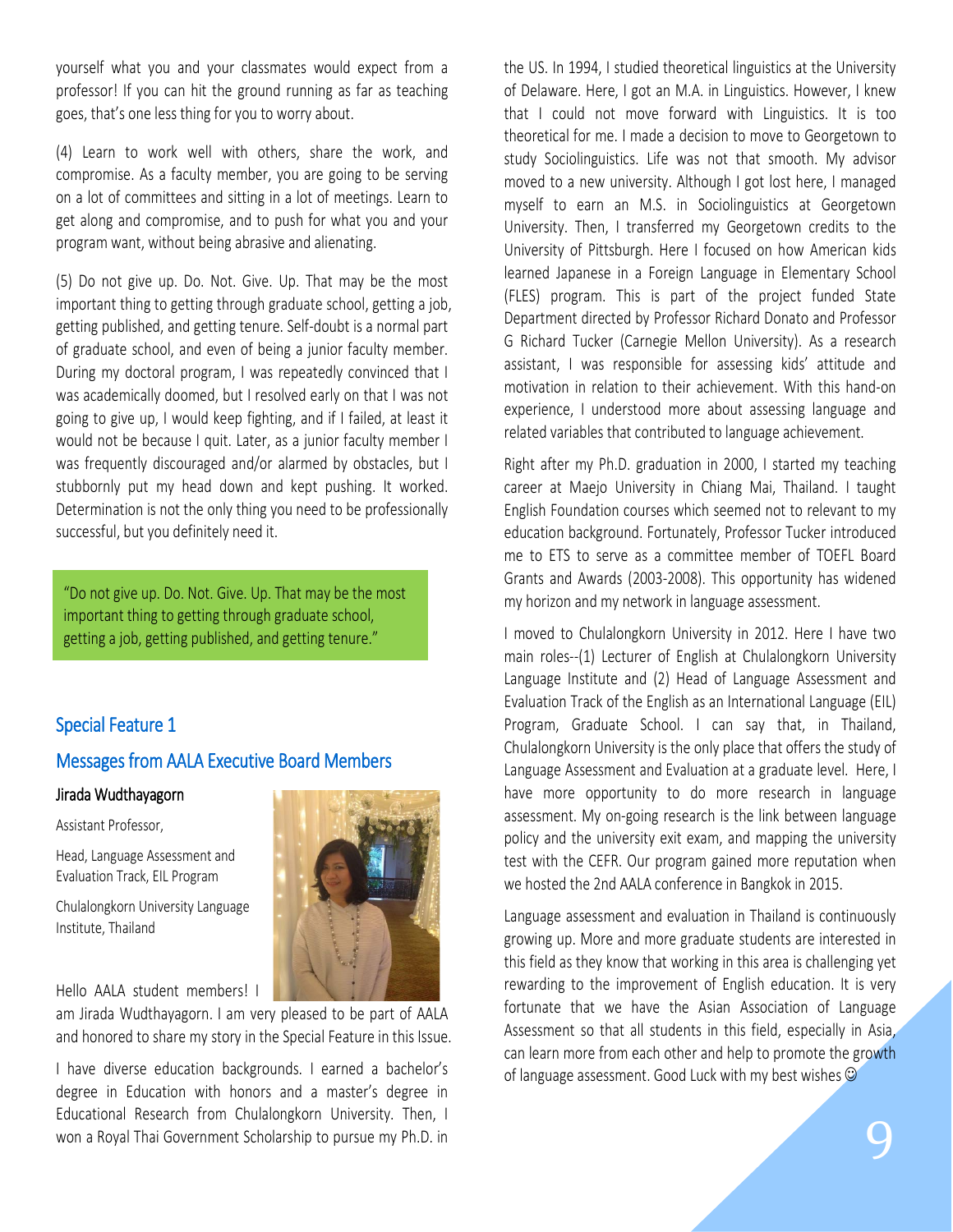# Special Feature 2

# 2016 AALA Conference Student Award Winners

The AALA Best Student Paper Award and AALA Best Student Poster Award are officially established in 2016. Both are meritbased awards that support the attendance of the winners at the AALA annual conference.

# Best Student Paper:



 Paul Wicking (1st place winner) Meijo University, Japan *Understanding teacher belief and practice as a foundation for developing learning-oriented assessment*



 Bjorn Lennart Norrbom (2nd place winner) National Center for Assessment in Higher Education, Saudi Arabia/University of Jyväskylä, Finland, *Taking test validation a step further through a two-level structure of Assessment Use Arguments*

## Best Student Poster:

## Roxanne Wong

City University of Hong Kong/University of Jyväskylä *Design and implementation of an in-house computerized feedback system*

10